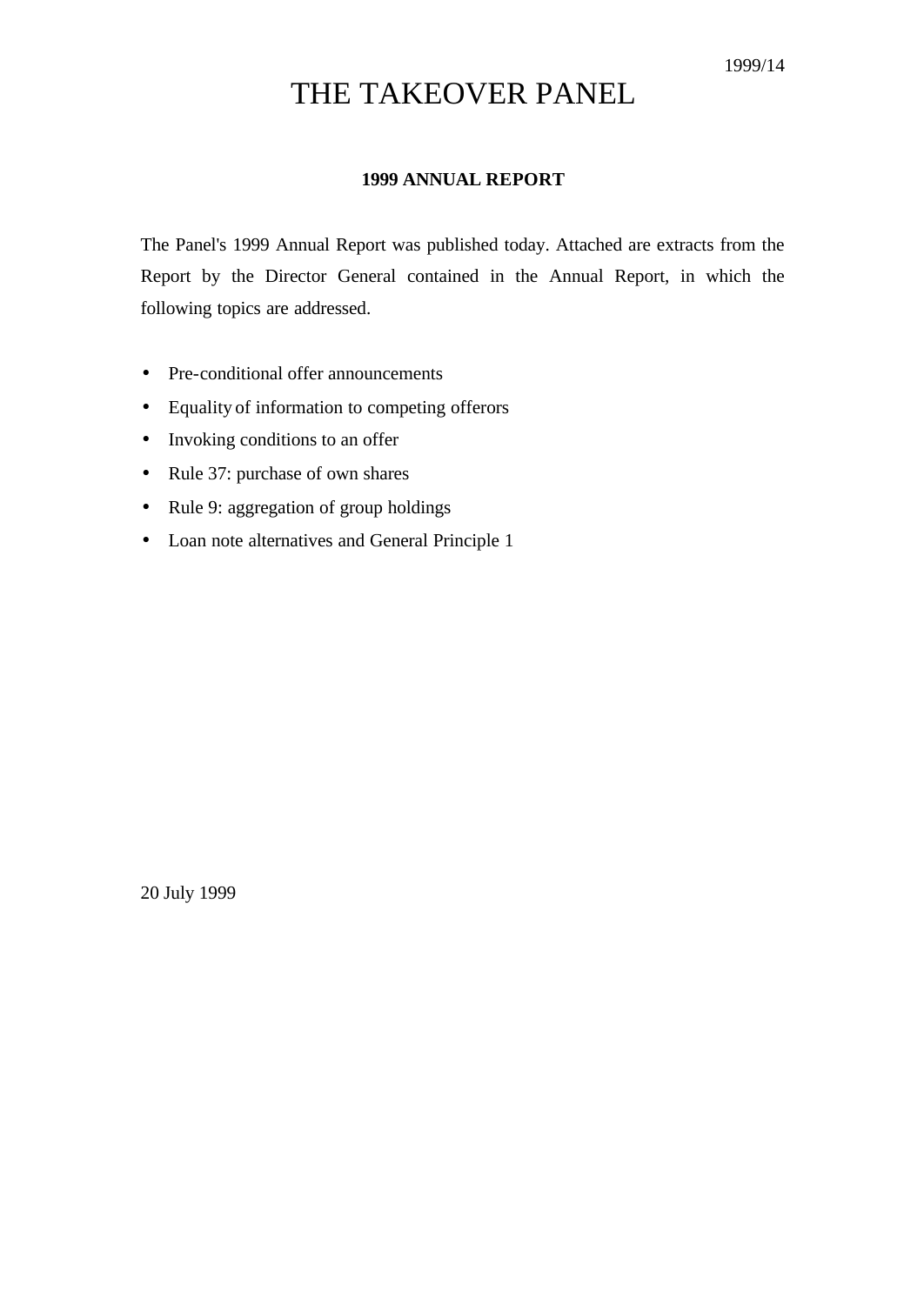#### **PRE-CONDITIONAL OFFER ANNOUNCEMENTS**

Under Rule 2.5 the announcement of a firm intention to make an offer should only be made when the offeror has every reason to believe that it can and will be able to implement the offer. Following such an announcement the offeror must proceed with the offer unless the posting of the offer document is subject to a pre-condition which is not fulfilled or Panel consent to the contrary is obtained. In certain circumstances a potential offeror may make an announcement that it is considering a possible offer at a time when it does not want to be committed to making that offer (a "possible offer announcement").

The Executive has reviewed the practice of possible offer announcements under Rule 2.4 which refer to certain pre-conditions to the making of an offer; and announcements made under Rule 2.5 which set out a number of pre-conditions which must be satisfied (or waived) before a potential offeror is committed to posting an offer document.

There have been a number of cases where potential offerors have made possible offer announcements under Rule 2.4 which have stated that they are considering making an offer subject to the satisfaction of certain pre-conditions. Such announcements may create a misleading or confusing impression about the intentions of the potential offeror, because shareholders may be unable to assess in what circumstances an offer may be forthcoming. Accordingly, it must be clear from the wording of any possible offer announcement referring to pre-conditions whether or not the pre-conditions must be satisfied before an offer can be made, or whether they are effectively waivable. It must also be made clear that, even if the specified pre-conditions are satisfied (or waived), an offer will not necessarily be made. The Executive must be consulted in advance if it is proposed to make a pre-conditional possible offer announcement.

Although there is no obligation to specify all the pre-conditions to the making of an offer, if a potential offeror does so and states that it will proceed with its offer if they are all satisfied or waived, then any announcement must be structured as a pre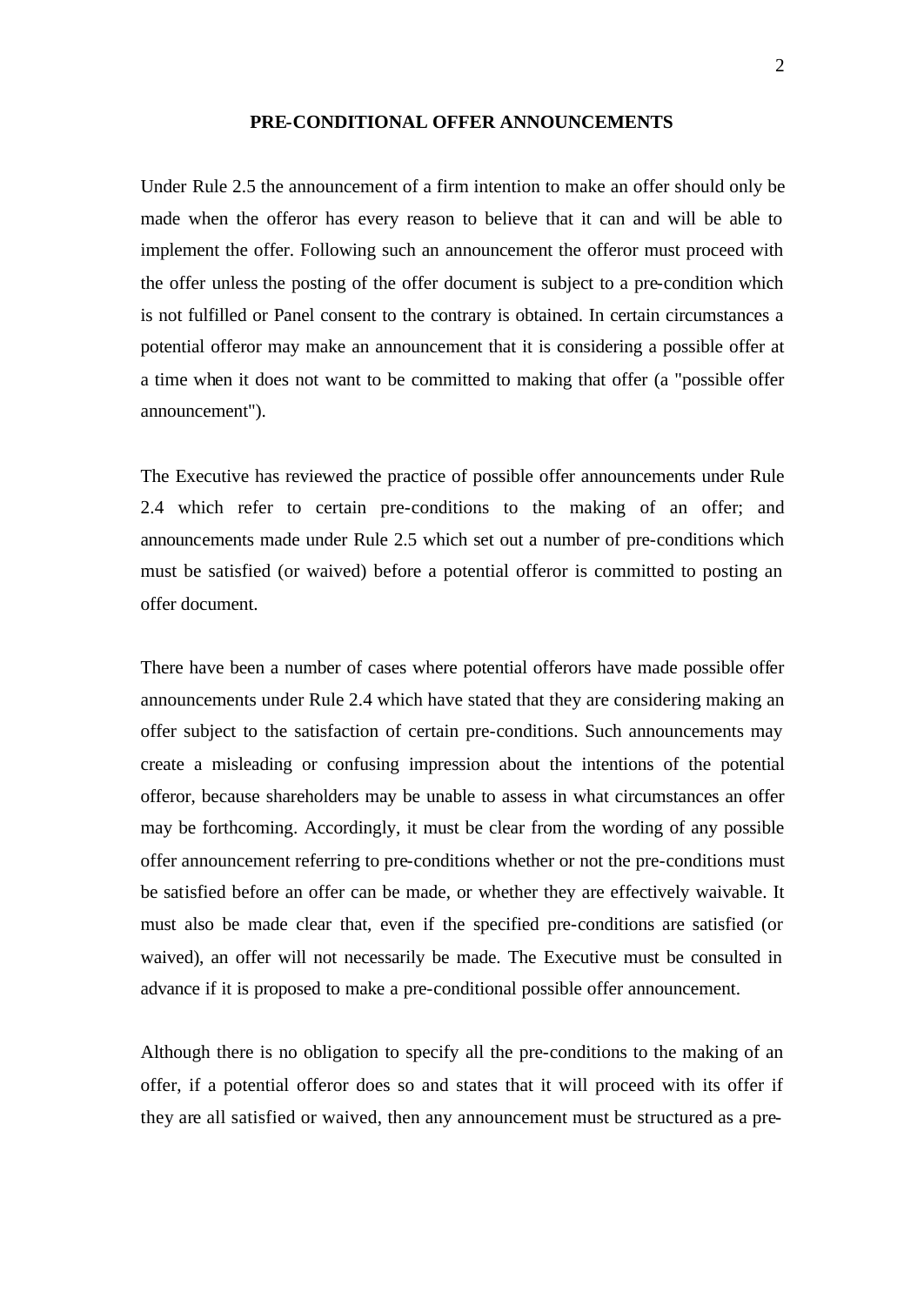conditional Rule 2.5 announcement. It must, however, be made clear in such an announcement whether or not the pre-conditions are waivable. Such pre-conditions may, depending on the specific circumstances of the case, be subjective in form, in contrast to conditions to an offer which should, under Rule 13, normally be objective.

### **EQUALITY OF INFORMATION TO COMPETING OFFERORS**

Under Rule 20.2 any information given to one offeror or potential offeror must, on request, be given equally and promptly to another offeror or bona fide potential offeror. This requirement usually only applies once there has been a public announcement of the existence of the offeror or potential offeror, whether named or unnamed. For example, an announcement that a company is in talks about a possible offer would constitute the public announcement of the existence of an offeror or potential offeror.

It would not be acceptable for an offeree to provide informa tion covered by Rule 20.2 to one existing or potential offeror when it might be unable to provide this information to another existing or potential offeror on an equal basis. For example, if an offeree wishes to release information to one offeror or potential offeror that is subject to a confidentiality agreement with a third party, the offeree must ensure that it has authority to pass that information to any other offeror or bona fide potential offeror.

#### **INVOKING CONDITIONS TO AN OFFER**

Rule 13 normally prohibits offers being made subject to conditions which give discretion to the board of the offeror to decide whether or not a condition has been satisfied or which give the offeror board the power to choose whether or not to fulfil a condition. If such conditions were permitted it would create great uncertainty for the offeree, its shareholders and the market generally in circumstances where an offer would be open for acceptance.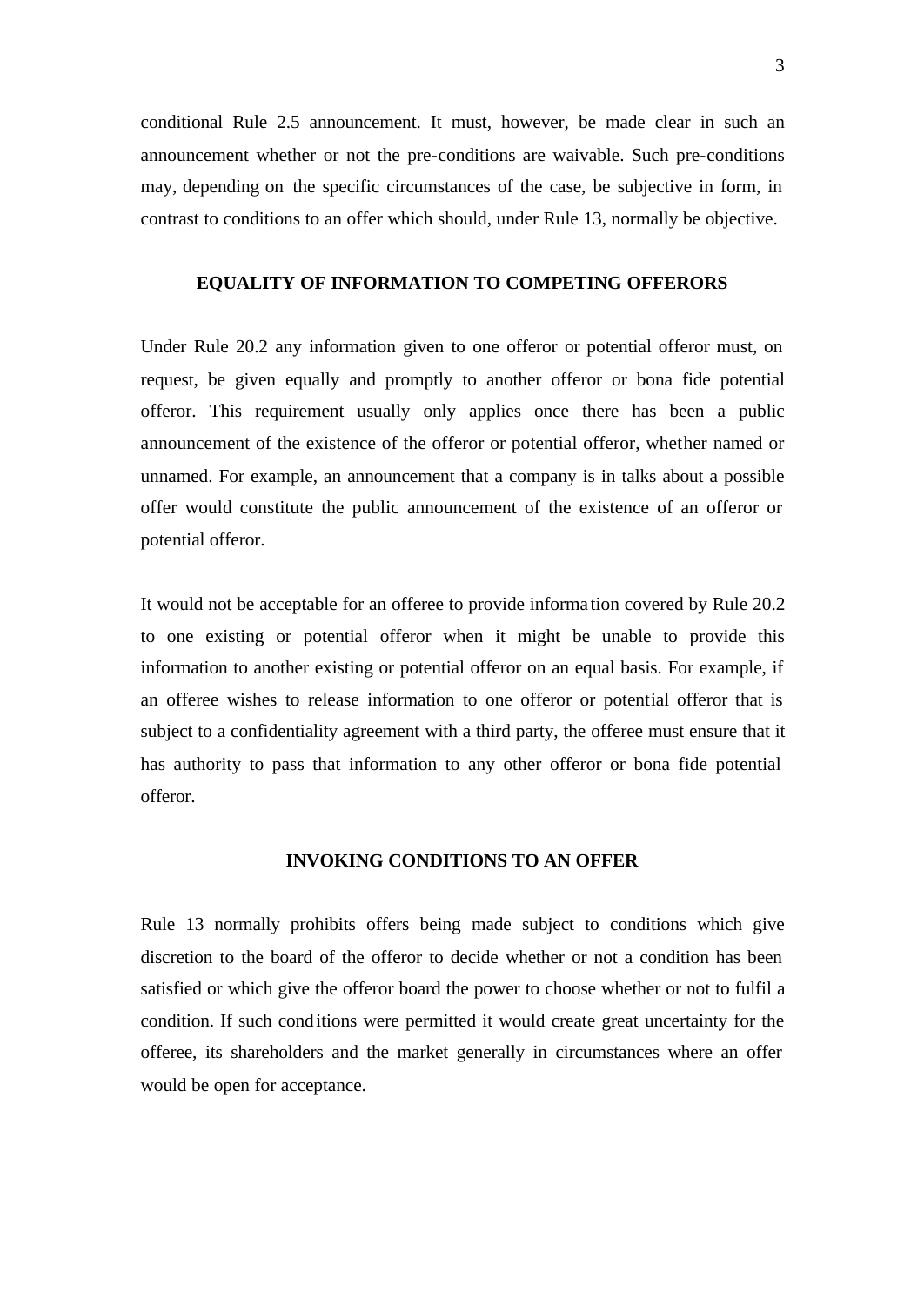However, even where a condition to an offer has been drafted in a form to satisfy Rule 13, offerors and their advisers should be aware that, as provided in Note 2 on Rule 13, it will not be possible to invoke such a condition so as to cause a bid to lapse unless the circumstances which give rise to the right to invoke the condition are of material significance to the offeror in the context of the offer. This is to prevent offerors from using widely drafted, albeit objective, conditions as a means of circumventing Rule 13. The Executive would expect to be consulted before any condition was invoked by an offeror.

#### **RULE 37: PURCHASE OF OWN SHARES**

Directors of a company are not normally presumed by the Code to be acting in concert unless their company is subject to an offer or they have reason to believe a bona fide offer for their company may be imminent. Under Rule 37, however, directors of a company will be presumed to be acting in concert from the time they resolve to seek shareholders' authority for a redemption or purchase of the company's own shares until the later of the date of the general meeting at which the resolution to grant such authority is considered, the expiry of the authority in question or the utilisation in full of that authority.

In practice many companies seek an annual authority from their shareholders to purchase or redeem their own shares. Directors of companies seeking such authorities will, together with shareholders who are acting in concert with them, be treated as acting in concert on an on-going basis irrespective of whether any offer or potential offer for their company has been received. Any shareholder which has appointed a representative to the board of the company in question will normally be treated as a director.

In the event that the combined holding of any such concert party could increase to 30% or more of the voting rights of the company in question (or, if already 30% or more but not more than 50%, might increase further) as a result of an exercise of the authority to purchase or redeem shares, the Executive should be consulted with regard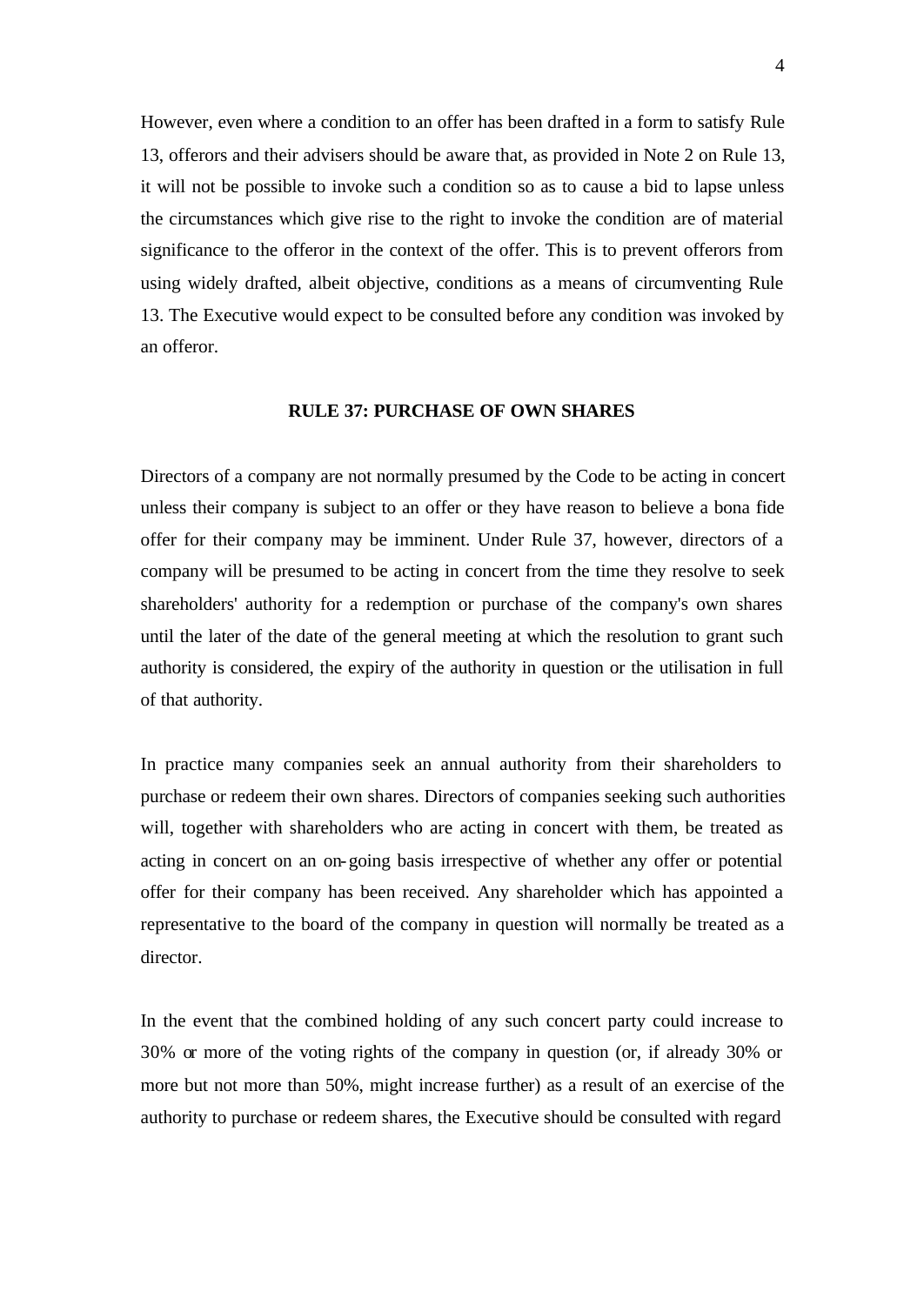to a waiver of the obligation to make a general offer. Subject to prior consultation, the Panel will normally waive any resulting obligation to make a general offer if there is a vote of independent shareholders and a whitewash procedure on the lines of that set out in Appendix 1 to the Code is followed.

### **RULE 9: AGGREGATION OF GROUP HOLDINGS**

The Executive has a standard approach under Rule 9 to the treatment of holdings within different parts of multi-service financial organisations.

The Executive will aggregate all positions held by the group either as principal or on behalf of discretionary clients. Holdings of exempt market-makers and exempt fund managers will be included in the total aggregate holdings of the group. This is because exempt status is only relevant to rebut the presumption, which would otherwise arise under the Code, that market-making and fund management operations of a particular securities group will be acting in concert with a client advised by the corporate finance department of that group.

Compliance officers of securities groups should therefore monitor closely the total aggregate holdings of the group. Control of the relevant positions, whether they be held as principal or on behalf of discretionary clients, will effectively be in the hands of the overall group and it is, therefore, incumbent on that group to monitor the holdings so as to ensure that Rule 9 is not breached.

Following a merger of securities groups, a combined aggregate holding of the enlarged group in excess of 30% of the voting rights of a particular company might result. Where such circumstances arise, the Executive should be consulted although its general approach is to treat such events as the coming together of shareholders to act in concert and would therefore, in accordance with Note 1 on Rule 9.1, not require a general offer to be made under Rule 9. In such circumstances, however, the combined group will be subject to the prohibition which applies under Rule 9 on the acquisition of further voting rights in the company in question.